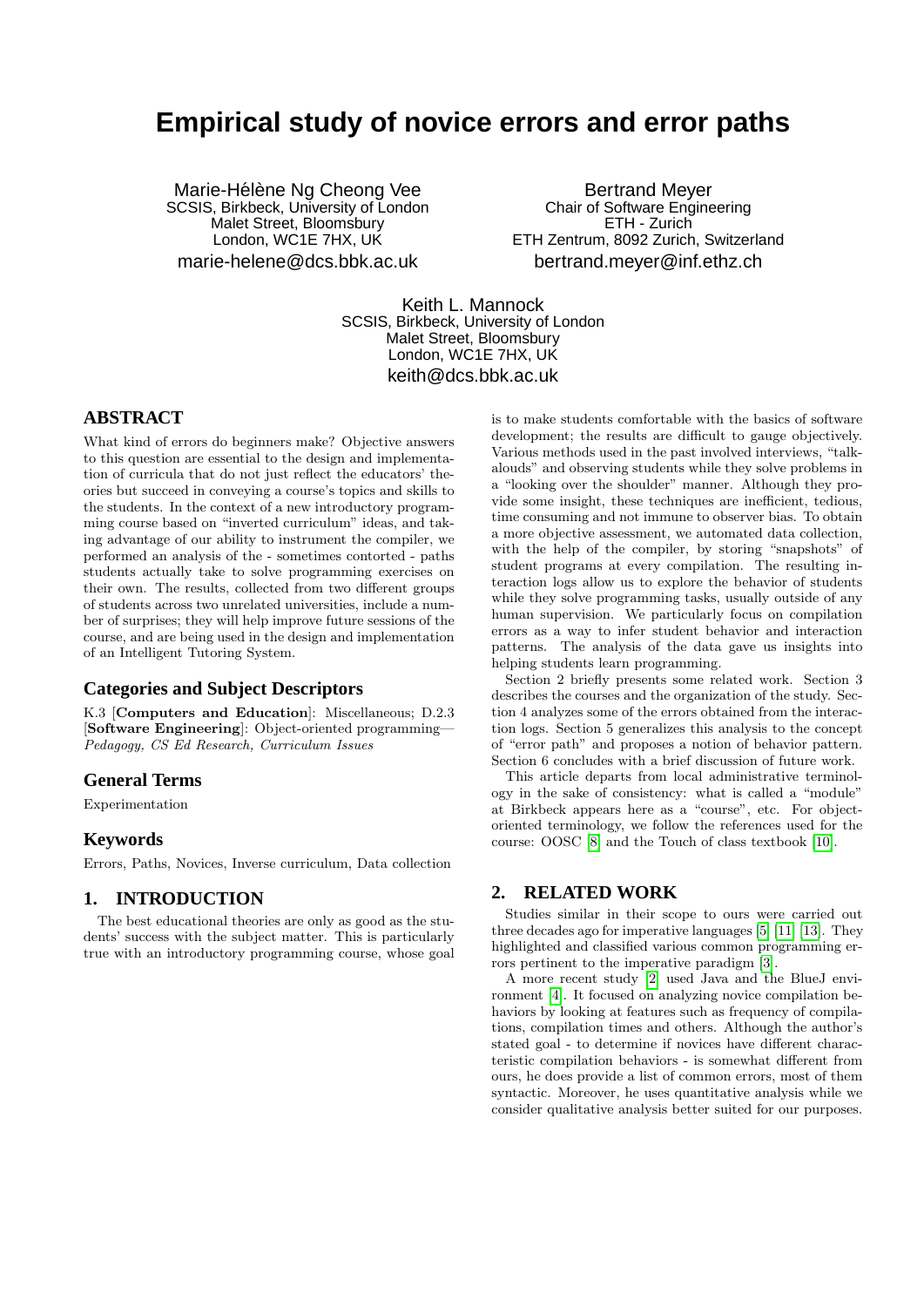# **3. THE STUDY**

This section is divided in two parts: a description of the courses that were used as the experimental test bed of our study and a description of the data collection procedure.

### **3.1 The course**

In October 2003, ten years after the first papers proposing an Inverted Curriculum for teaching introductory programming [\[7\]](#page-4-8), ETH Zurich started applying these ideas to the Introduction to Programming course [\[9\]](#page-4-9), part of the first year of the computer science program.

Instead of a bottom-up or top-down approach, the Inverted Curriculum, also known as "consumer-to-producer strategy" or "outside-in", is the process of progressively opening "black boxes" to unveil the underlying principles of higher-level concepts gradually. The "black boxes" are libraries of reusable components. This approach enables beginning students to learn (1) how to re-use libraries as in real-life, (2) how to build reliable software. In addition to the sense of achievement, motivation is improved from working with a real application: It is fun to play with something that works, is visible and non-trivial. There is greater opportunity for active learning.

In building such a course [\[1\]](#page-4-10), the ETH group devised: (1) Material for the course: lectures slides and exercises; (2) A new textbook called "Touch of class", available online [\[10\]](#page-4-1); (3) The software: Traffic library and Flat-hunt game.

In all the courses used for this study students learn programming using Eiffel, chosen since it is a pure OO language with clear syntax, support for Design by Contract and other mechanisms making it a good choice for teaching, as well as the stamp of practicality provided by use for large industrial applications.

### **3.2 Student groups**

Data for this study came from two instances of the course, taught with minor variations to two groups of students across two unrelated universities:

• ETH (Introduction to programming)

 $22$  out of a group of approximately  $100<sup>1</sup>$  students from the Introduction to programming course [\[9\]](#page-4-9) at ETH (first year of the Computer Science Bachelor's program) participated in the study. The module lasts a semester (14 weeks). There are two two-hour lectures per week. Tutorials are organized in small groups of 10-20 students twice a week (three hours in total per week). In addition to fundamental OOP and procedural concepts such as objects, classes, inheritance, control structures, recursion, etc., students also study more advanced topics such as event-driven and concurrent programming and fundamental concepts of software engineering. Data collection took place in October 2004.

• Birkbeck (MS part-time and full-time) 52 out of a group of approximately  $75<sup>1</sup>$  $75<sup>1</sup>$  $75<sup>1</sup>$  students tak-ing the OOP course in the MS program at Birkbeck<sup>[2](#page-1-1)</sup> participated. The course lasts a term (11 weeks). We

Table 1: Exercises and topics

| Exercise       | Topic              | <b>Additional Notes</b>          |
|----------------|--------------------|----------------------------------|
|                | Design by Contract | Skeleton $code + hints$ provided |
| $\overline{2}$ | Object Creation    | Code from scratch                |
| 3              | Refactoring        | Uses Traffic/Flat-hunt           |
| 4              | Control Structures | Uses Traffic/Flat-hunt           |
| 5              | Control Structures | Code from scratch                |
| 6              | Inheritance        | Code from scratch                |
|                | Inheritance        | Uses Traffic/Flat-hunt           |
|                |                    |                                  |

taught OOP in Eiffel, including all the basic concepts and a few advanced ones (genericity with inheritance, exception handling) in the first part of the course; the remaining time was used to teach Java. Data was collected in the spring term 2004/2005.

Most of the Birkbeck students are "mature" students, many already employed full-time in the IT industry (this explains their request for inclusion of some Java training). All of them did an Introduction to programming module in C++ prior to the OOP module. By contrast, almost all ETH students are around 20 years old and fresh out of high school; they have varying exposure to IT and programming, with a fair number<sup>[3](#page-1-2)</sup> being complete novices.

While teaching styles differed slightly between the two groups and instructors were obviously different in the two institutions, the teaching material was kept as similar as possible. The assignments were drawn from the same collection of exercises, but due to time constraints the Birkbeck students had fewer of them; the data analysis used the same seven exercises in all cases; table 1 shows these assignments and their themes.

The time given to the MS students to solve the exercises was adjusted to take into account the different mode of study. The Birkbeck exercises were graded and contribute towards the final grading of the degree. For the ETH group, these exercises are not graded but students are required to show they have made a reasonable attempt at solving them to be allowed to sit the exams.

### **3.3 Data collection**

#### *3.3.1 How*

We benefited from the "Melting Ice Technology" of the free EiffelStudio environment used by the students ([http:](http://www.eiffel.com/products/studio) [//www.eiffel.com/products/studio](http://www.eiffel.com/products/studio)). This incremental compilation mechanism allows speedy and efficient development by only processing the classes changed since the latest compile step [\[8\]](#page-4-0).

To collect interaction logs, we were able to use an existing option of EiffelStudio enabling changes to be recorded from one incremental compilation ("Melting") to the next. The data saved includes a copy of the program and some information relating to compilation. Thanks to this feature we did not need to make any change to the compiler: we simply asked participating students to turn on the option and share certain files with us. All such data was treated anonymously, allaying any privacy concerns.

<span id="page-1-0"></span><sup>1</sup>Group sizes are approximations because of drop-outs and of some re-takes who do not need to submit coursework.

<span id="page-1-1"></span><sup>&</sup>lt;sup>2</sup>In full-time mode, the degree lasts 1 year and in part-time mode, it lasts 2 years.

<span id="page-1-2"></span> $317\%$  describe themselves as complete beginners and  $31\%$ as having programmed a little bit.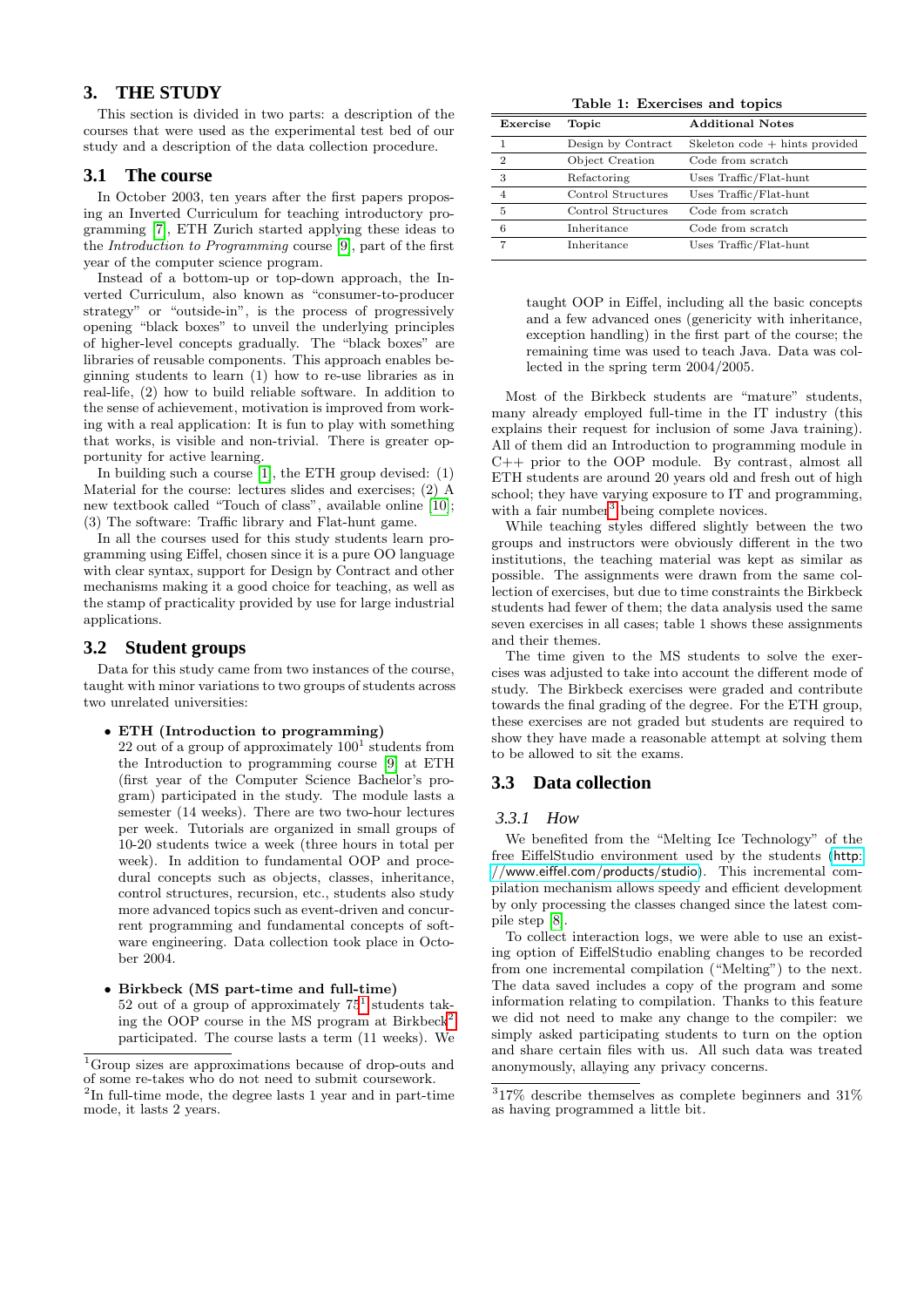# *3.3.2 What*

The interaction logs contained a wealth of information. We obtained information such as the errors novices make, their frequency (enabling us to focus on the most acute problems), the amount of time taken to accomplish tasks, the number of compilations, and time between compilations.

From the logs we were able to reconstruct scenarios of the student's problem-solving steps until he reaches the final solution. This was without recourse to tedious techniques such as talk-alouds, interviews, etc. Examples of the reconstruction of such scenarios are shown in Figures 1 and 2 and discussed in section [5.](#page-3-0)

# **4. REVIEW OF ERRORS**

We will now examine some of the errors detected by the study, each selected because of some significant property; for example some occur in the work of many students, and some were particularly unexpected. Some of these errors occur repeatedly across the exercises, while others either disappear or occur less often as students progress through the exercises.

#### • Syntactical Issues

The usual novice errors such as petty syntax errors occur, although less than in previous studies thanks to the use of Eiffel with its simple syntax (English keywords, optional semicolons, no "curly braces" and other cryptic symbols), which also makes it easier to analyze these errors. Many of these syntactical errors are simple mistypings. A common one was to forget either or both of the colons in a feature declaration such as:

divisible (other: **like** Current): BOOLEAN is Other are: placing  $=$  before  $<$  or  $>$  in relational operators, forgetting the enclosing double quotes or single quotes for strings and characters respectively, and using semi-colons to separate arguments in a call. This last one may be due to the use of semicolons between formal arguments in feature declarations, whereas calls use commas for actuals.

### • Type errors

The most common errors were type errors: wrong type in declaring a variable or argument, assigning to a variable of the wrong type, etc.

#### • Feature call errors

Various errors relate to feature calls: omitted target  $(f (f))$  instead of x.f ()), superfluous target (Current.f (), where Current is redundant or wrong, as detailed in section [5\)](#page-3-0), wrong target, wrong type or number of actual arguments, calling a non-existent feature.

At the beginning of the course, many of the complete novices could not write a basic OO instruction of the form  $x.f(a)$ . They would write English-like short sentences (three or four words). These errors were however no longer present after the first few exercises.

#### • Rewrite instead of reuse

In the first exercise, students were provided with a very simple feature *is\_valid\_type* which takes a type of transportation and returns a boolean value depending on whether the provided type of transportation is valid

or not. This feature was meant to be used in two of the contracts they had to write. Some students rewrote most (if not all) of the body of *is\_valid\_type* instead of reusing the feature. In later exercises, some students, it seemed, still had not understood the concepts of modularity and reuse - they duplicated code or did not properly modularize their solution.

#### • Not following hints

Exercise 1 was designed with hints to help students devise contracts. Some contracts were provided fully or partially. A number of students did not use the hints at all.

### • Language overlap

It was obvious that some students in the ETH batch had studied another programming language, to varying degrees, prior to starting the course. The MS group at Birkbeck had studied C++ and Java before, so it came as no surprise to see some language overlap, especially in terms of syntax. One MS part-timer even wrote comments showing Java code that he was seemingly converting to Eiffel. Typically, some students would use the keyword this instead of Current or use logic operators used in languages other than Eiffel, such as  $!=$  instead of  $/=$  for inequality.

#### • Extra variables

Some students used more variables than necessary, in particular in exercise 2. One subtask of this exercise was the conversion of a temperature provided in Celsius to its Fahrenheit equivalent. Some students wrote code similar to the one below:

- $convalue := 9/5 * value + 32$
- create fahrenheit.make with fahrenheit (convalue)  $Result := fahrenheit$

They used two variables: one for storing the results of the conversion (here convalue) and the other for the creation of a new object to represent the newly converted temperature (here fahrenheit). The one-line solution which does not require declaring any variables is:

create  $Result.make\_with\_fatherheit(9/5 * value + 32)$ 

#### • Assignment

Problems with the notion of assignment were apparent when students assigned, for example,  $i$  to  $j$  when they meant assigning  $j$  to  $i$ . This was trivial to solve in the few cases where it happened. More serious were errors where an entity of some type was assigned to an entity of an unrelated type. Another error, syntactical by nature, is the confusion of assignment and comparison. Although Eiffel's syntax is clear - an equals sign means exactly what  $=$  is in mathematics  $-$  some students still compared when they meant to assign and vice-versa. This might have occurred because of the influence of other languages. What was unexpected was to find students assigning some value to a function. Additionally, in Eiffel, information hiding principles prohibit one assigning to a feature of a qualified call (as in  $x.a$  $:= v$  even if the feature 'a' is an attribute<sup>[4](#page-2-0)</sup>. Many

<span id="page-2-0"></span>4 In the recent ECMA Eiffel standard (ECMA standard 367: <http://se.ethz.ch/eiffel/standard.pdf>), such constructs are allowed; they do not denote the direct assignment to an attribute but rather a call to the appropriate "setter" feature.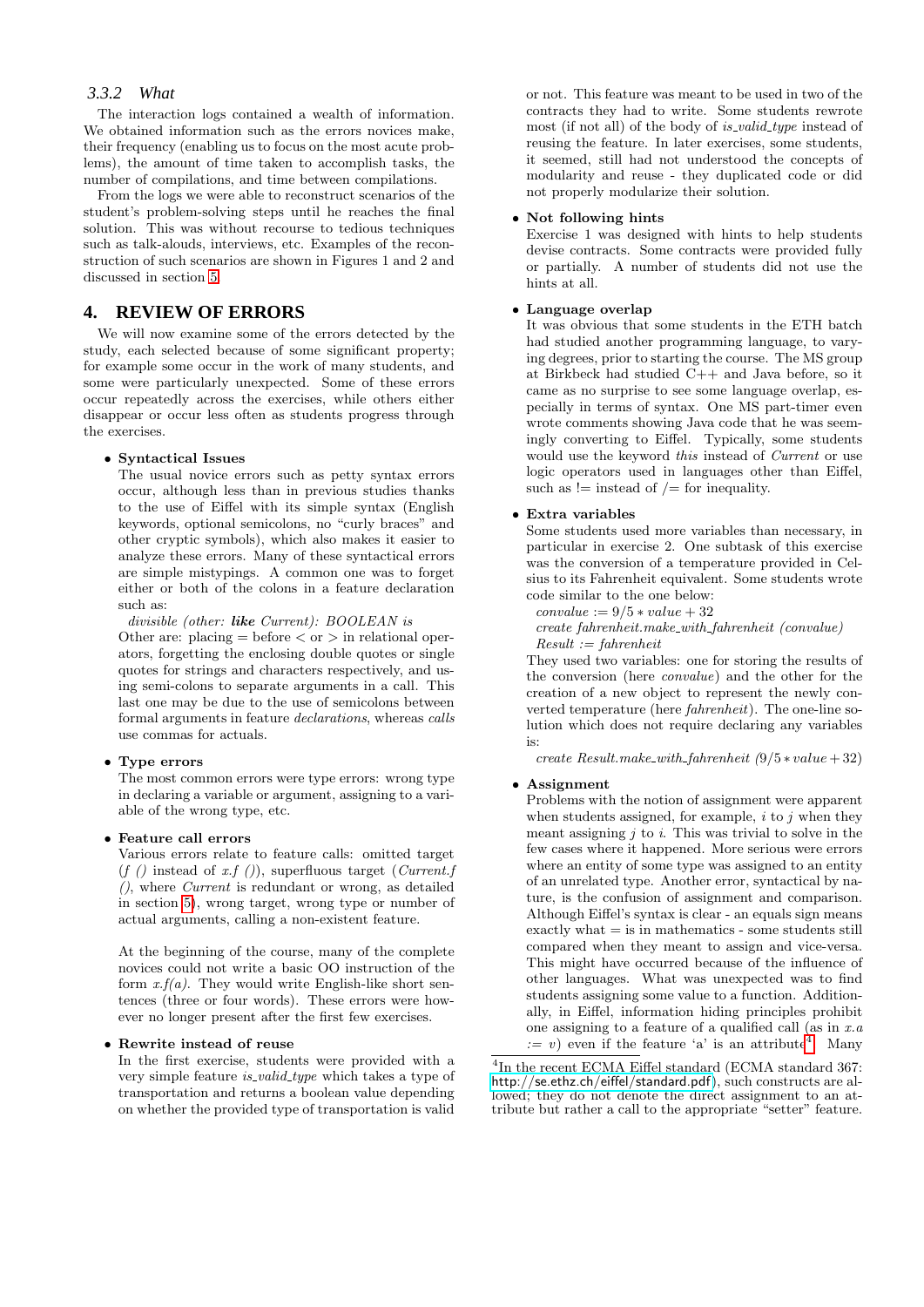

Figure 1: Student's path in solving a move of valid type and a type is valid

students made this mistake even though the point was stressed in class.

# • Queries

Many students wrote code of the form:

 $b = true$  or is\_valid\_type(tram\_type)=true

rather than

 $b$  or is\_valid\_type(tram\_type)

This is not an error in itself but reflects insufficient mastery of boolean values. This point should be stressed more explicitly in class.

# • Expression used as instruction

Some students did not differentiate between expressions and instructions. This was among the most common errors.

#### • Current

Some students consistently used Current unnecessarily. This indicates that they might not have understood the concept of unqualified call and applied Current "just in case". This error might also involve the influence of other languages, where this or self is more often necessary.

### • Language of instruction

The use of English for the ETH course (where it is a foreign language for most students) may have affected the comprehension and completion of the task. One clear example is in exercise 6 where students had to implement a class FRACTION. Many ETH students used variable names such as dominator for denominator. This is not an error but one particular student mistook numerator for denominator and consequently had the wrong algorithm. It took "her" sixty two compilations and quite some time before she realized the mistake.

#### • Inheritance

It was interesting to note uses of inheritance early on, when the concept had not even been introduced in class, only mentioned briefly in an example from the Traffic software. We may attribute this to the use of libraries, where students have access to the source code. Many probably looked at them and did some research on more advanced topics. This is part of the reason for using libraries: to enable the more inquisitive and adventurous students to learn on their own, by study and imitation of carefully written software models.

# <span id="page-3-0"></span>**5. EXAMPLE PATHS AND BEHAVIOUR PAT-TERNS**

We studied with particular care how students deal with the errors they come across. It was very interesting to observe the various strategies and patterns used by novices.

Some students were consistent in their ways of solving problems. If they adopted some particular methodology, they seemed to use it over and over again. For instance, some would use lots of backtracking: they would try something, change it to something else to see how it affects output, then come back to the previous answer and so on; some would make many changes at one go, while others would change one thing at a time.

Exercise 1 (see [\[1\]](#page-4-10) for the exercise text) provides a good example of this problem-solving style. In this exercise, students have to write two very similar assertions:  $a_{.}move_{.}of$  $\omega$ *valid\_type* and  $\alpha$ \_type\_is\_valid. Many students made similar mistakes in producing these two contracts. Figure 1 illustrates an example of a student using similar "strategies" and thus making similar mistakes in producing these two contracts. This student uses Current where it is not necessary, and compares the result of the query *is valid type* to true in both assertions.

One student had an interesting technique for solving problems. "She" uses a lot of backtracking and was by far the most prolific producer of answers. Figure 2 shows the path she used to arrive at an answer to exercise 1, the assertion:

a move.type  $\ell = Void$  and then is valid type (a move.type) The graph of her paths is very large. It separates into two different problem-solving "strategies". At some point, she nearly has the answer but cannot find the correct argument to *is\_valid\_type*; then, she drops the first part of the answer. This graph shows how extensively she explored the possibilities. What is apparent in this example is that she cannot determine the correct argument, and in trying to find it she introduces more mistakes. She seems to be trying various options without really understanding what the problem is and attending to the error that she is getting, which was her only obstacle to a correct answer.

# **6. CONCLUSION AND FUTURE WORK**

The initial results of this study have provided valuable insights into the ways in which students learn to program: the errors they make and the ways in which they overcome them. In this paper we focused on the qualitative rather than quantitative results. Therefore, we did not provide